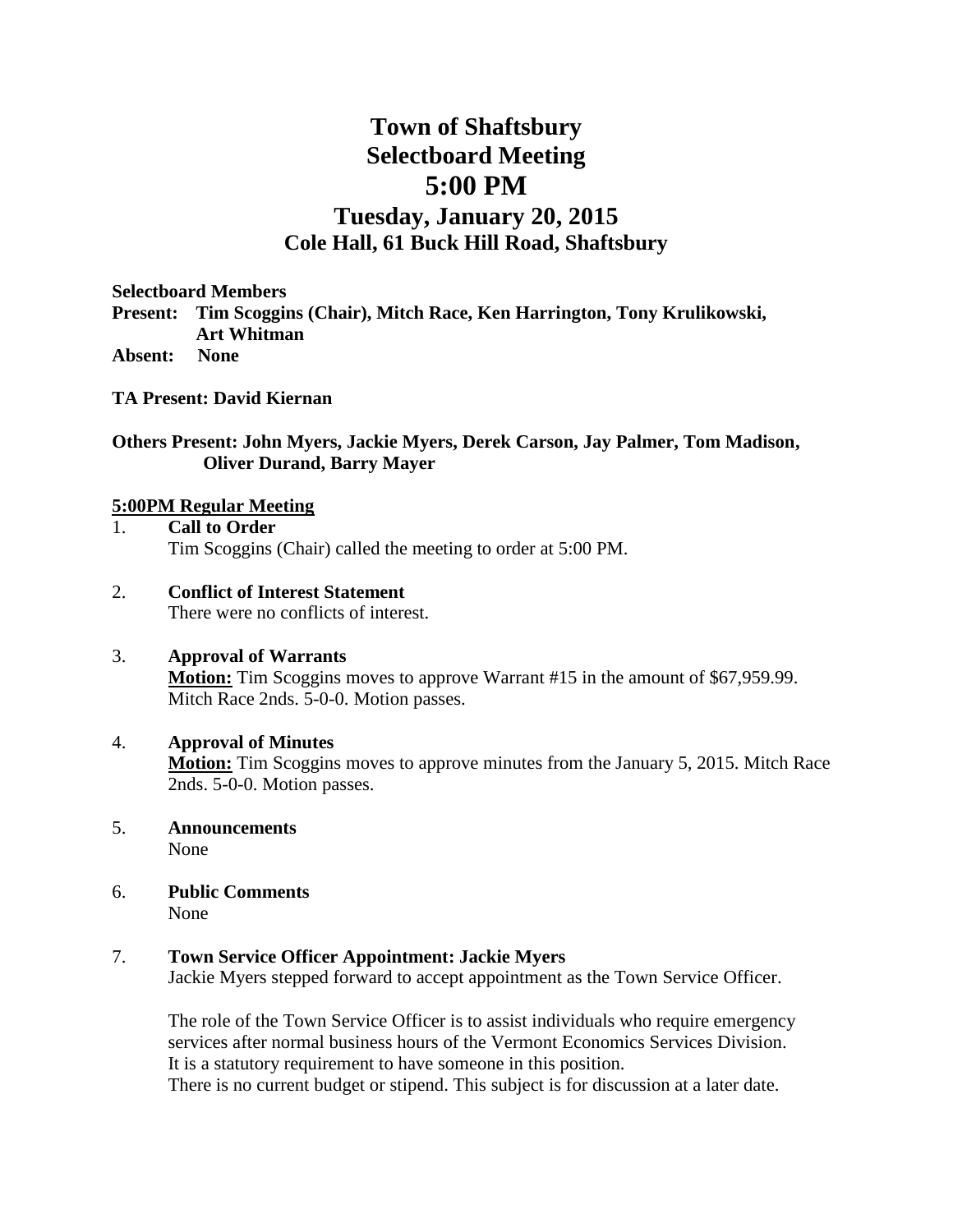There is a way to receive reimbursement from the State should the need arise.

**Motion**: Mitch Race moves to appoint Jackie Myers for Town Service Officer. Art Whitman Seconds. 5-0-0. Motion passes.

#### 8. **Road Foreman's Report**

David Kiernan reported there was a transmission fluid leak from the PTO pump in the Tandem Dump truck. This is being addressed with the manufacturer.

Also, the new loader has a problem: the turbocharger is not running properly and may fail, which can result in engine damage. A replacement with a one-year warranty has been found on e-bay for \$500. Tim Scoggins urged to keep an eye on repair expenses for this loader, as this machine was purchased about a month ago.

The Road Department has started an experiment of laying stone (gravel) from Airport Road up Trumbull Hill to East Road to lessen the cost of salting the roads. There has been some positive feedback for the work completed.

During the Christmas storm, several roads were filled with three different types of gravel. These will be accessed to see which material(s) work best.

The road department is also experimenting with mixing beet juice with salt to put on the paved roads. This is being done with North Bennington. The intent is to lessen the amount of salt being put on the road.

#### 9. **March 3rd Ballot Warning (see attached copy)**

Tim Scoggins discussed the warning for the upcoming March  $3<sup>rd</sup>$  election as it was projected on the screen.

The format of the ballot will remain the same as in the past and there is the warning of items that will be approved at Town Meeting.

The budget amount is \$1,970,092, down just slightly from last year. Budget discussed later this meeting.

Items on the warning for the ballot include:

#### **a. Zoning bylaw changes**

There are four zoning bylaws changes. The language for these was approved by the Select Board (see November 3, 2014 minutes). The bylaws are to change zoning in the Hollows, to better define home occupations, to allow for multifamily housing in Village Residential, and to create Subdivision Regulations to encourage builders to cluster developments.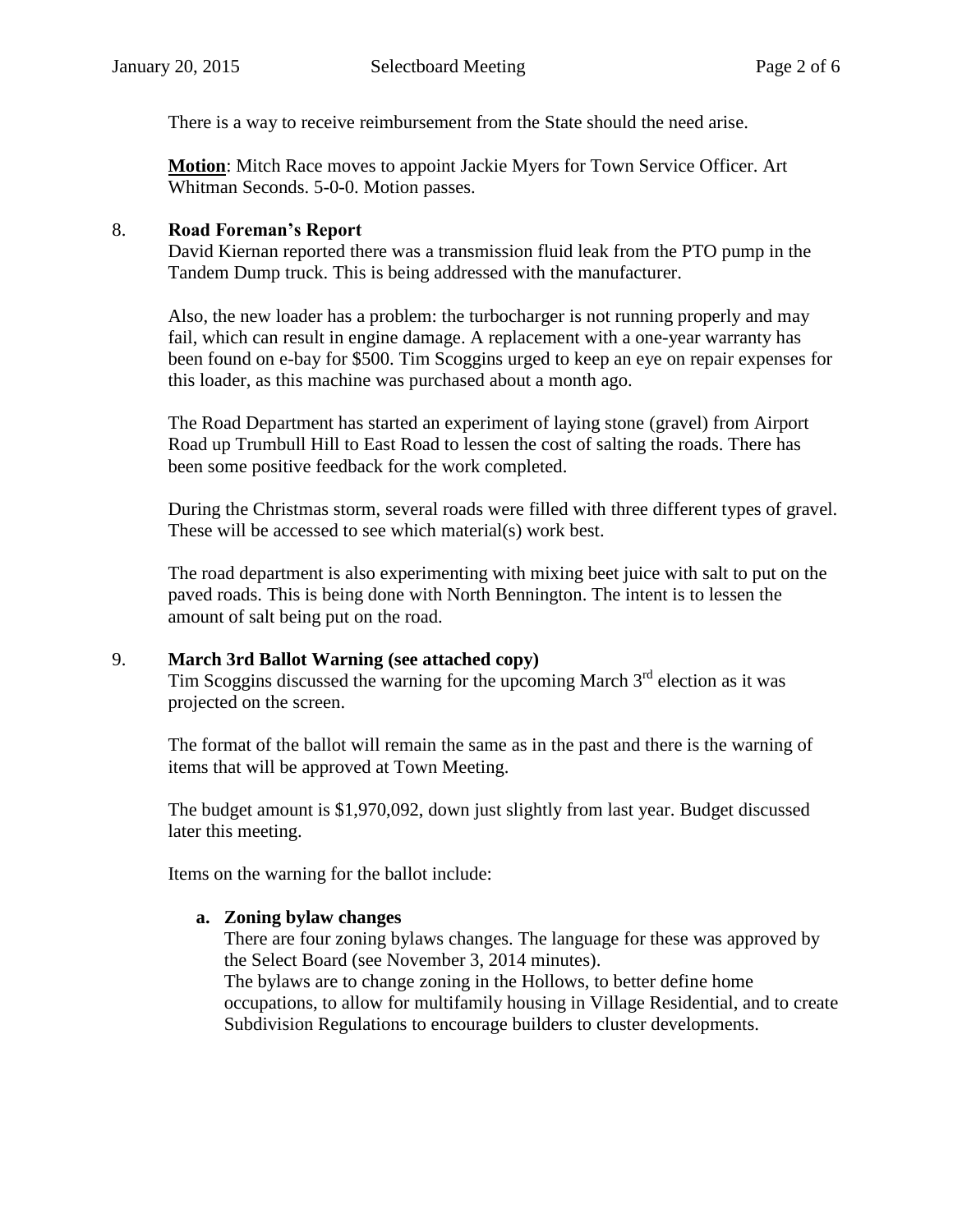#### **b. Landfill property purchase**

Discussion of the purchase of property currently for sale on North Road, at the entrance to the landfill. There is a residence on this property that uses well water. Home is currently unoccupied.

Mitch Race questioned why this purchase was necessary.

Land is accessed for \$45,000. Asking price is \$40,000.

**Motion:** Art Whitman moves that the Select Board seek to enter into an agreement to purchase the property at 492 North Road. Ken Harrington 2nds. **Discussion**: Mitch Race stated that the Town should not be in the property business. Ken Harrington asked if there is insurance to cover the well, which is a potential hazard since it is next to the landfill.

Tim Scoggins stated that this property should be part of the landfill and returned to industrial zone from residential. This is an opportunity to correct that. **Vote:** 4-0-1; Mitch Race abstained. Motion passed.

It is possible to purchase the property outright or to finance this purchase at an interest rate of 2% for three years.

#### **b. Reserve Funds**

Tim Scoggins discusses moving budget items from the main budget to reserve funds.

#### **i. Class 3 Roads – new**

This fund will set aside money from the Capital Roads Fund to specifically make funds available for repair to Class 3 roads.

Mitch Race asked if in the transfer of the deed on Airport Road from Dailey to Peckham is there a stipulation that Peckham will help maintain the road? Art Whitman discussed that Peckham helping to maintain the road.

David Kiernan stated that there is a line item in the budget to hire an engineer to review roads with repetitive problems to look for better solutions.

#### **ii. Sidewalk – procedural**

This is an \$188,000 project. We received two grants—each for about \$90,000. There has been some hold-up from Montpelier.

#### **iii. Cold Spring Historic Site – new**

Tim Scoggins is asking to set aside \$10,000 into a fund to make available for matching grants for a historic marker at the Cold Spring Historic Site.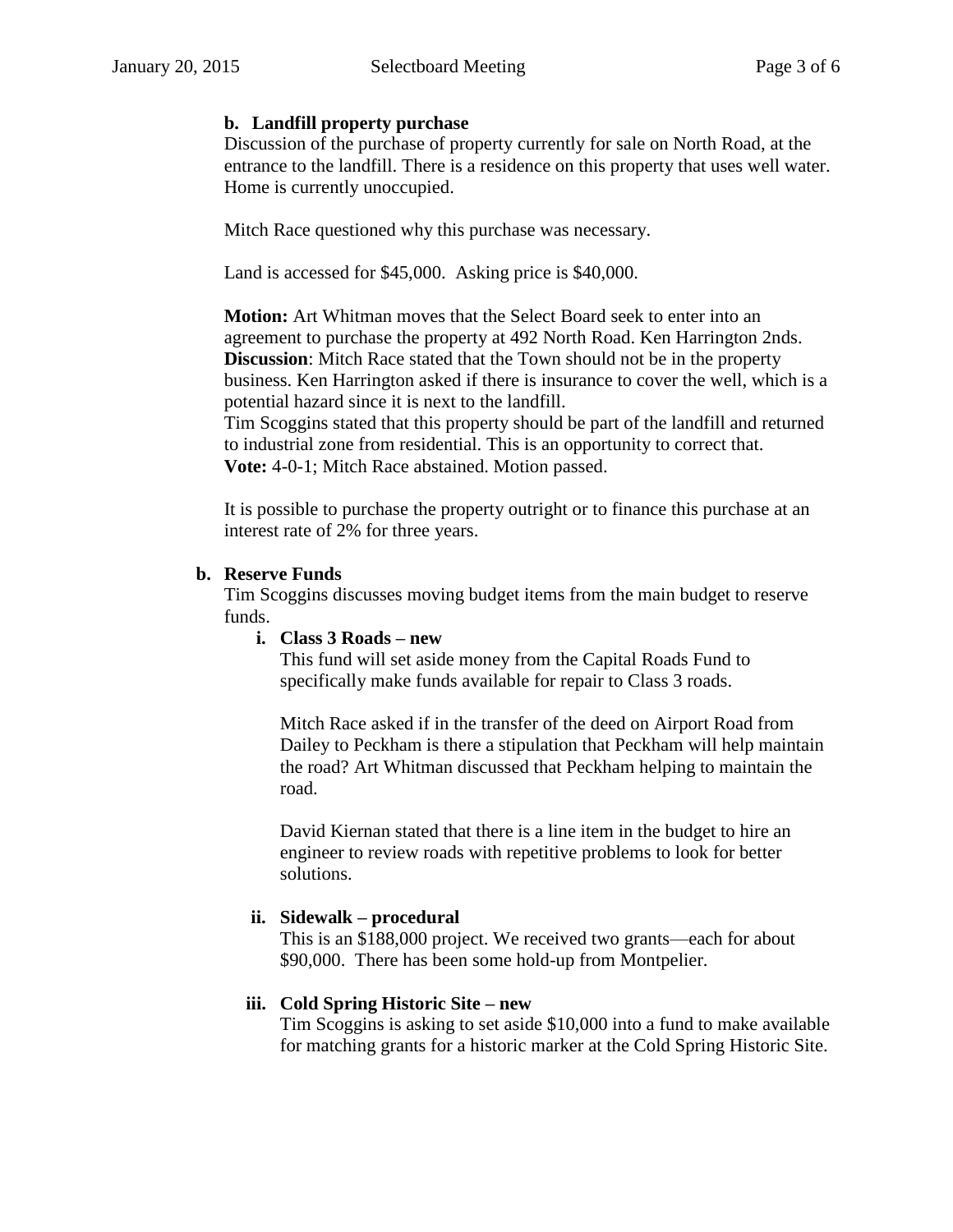Mitch Race asked if this will become a yearly line to maintain. Tim Scoggins said that water testing may be necessary, but upkeep should be minimal.

Also, the Veterans have asked for money to update the Memorial Wall outside Cole Hall to include more names.

#### c. **Appropriations**

The community appropriations list is almost the same as last year's list. Voters will be asked to spend about \$60,000 on community appropriations.

**Motion:** Tim Scoggins moves to approve ballot warning for March 2 and 3 as read. Mitch Race 2nds. 5-0-0. Motion passes.

David Kiernan asked the Select Board members to sign a copy of the warning.

#### 10. **Budget Discussion**

Tim Scoggins has changed the budget slightly as suggested by Treasurer Bill Fisk.

At \$1,970,000, Budget is down slightly from last year. Last year, there was a fund balance of \$120,000 which gave the Town money to use instead of raising taxes. However, this year, there is no fund balance and money is needed for items such as fixing the roads and increasing Sheriff Patrol hours.

Mitch Race asked why the winter salt budget is so high when the salt budget has not been met in a few years. David Kiernan explained that the price of salt has gone up and while they are experimenting with new technologies, it should remain the same.

Mitch Race asked what is the pump extrication equipment compared to fire replacement equipment. David Kiernan explained that the pump extrication equipment is needed for car accidents, which becomes more complicated for newer model cars. Fire replacement equipment covers everything that the firefighters need.

\$2,000 was cut from the sign budget. This money will be put back in because theft of street signs in the Town is a problem.

#### 11. **Selectboard Town Report – Approve Text**

Tim Scoggins will send this text to the Board in a few days via email.

If discussion is needed, an open meeting is needed. There may be a meeting on next Monday.

The text is a recap of what happened in the Town during the past year. The budget will be discussed.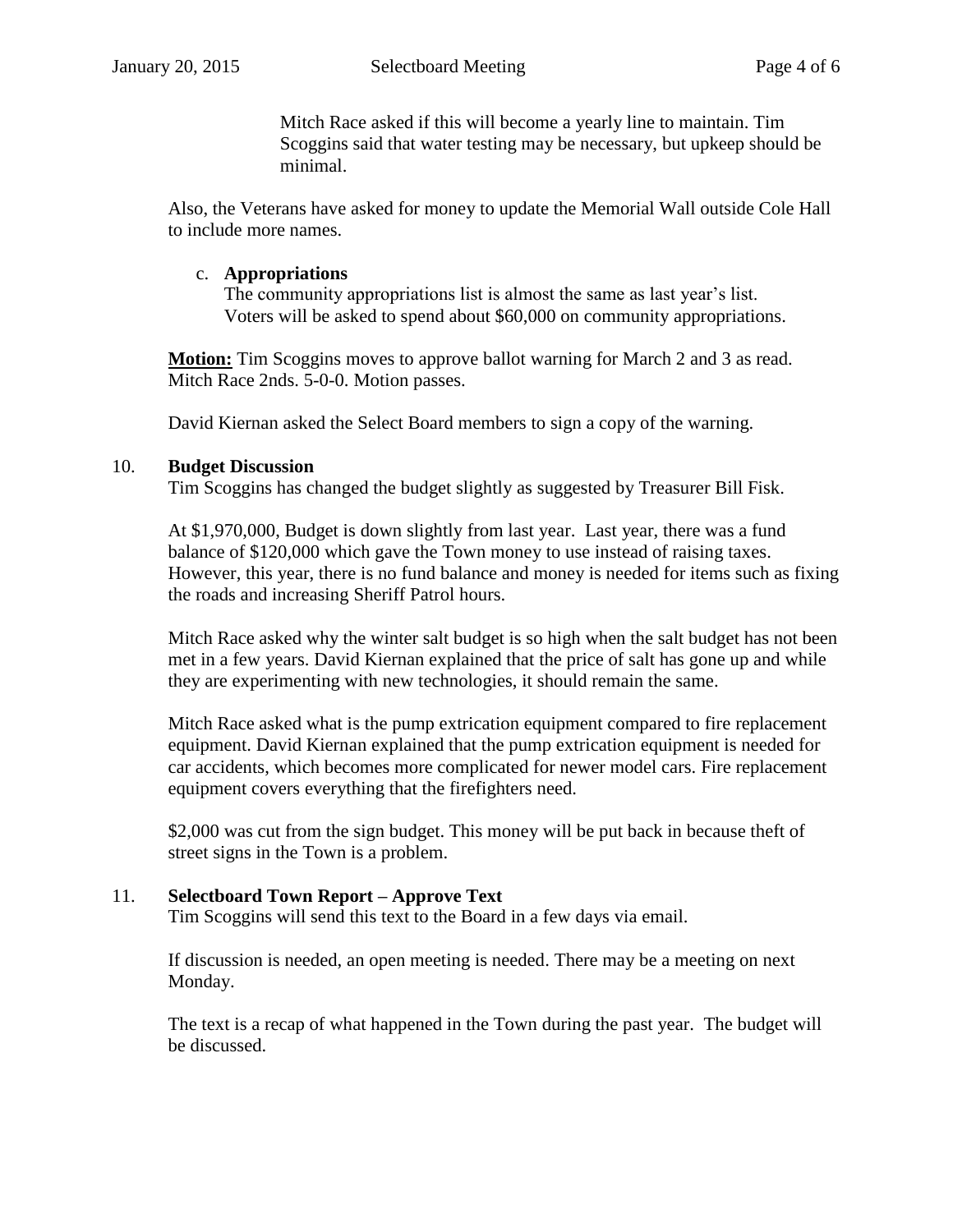#### 12. **Appointment Policy** – re-sign previously approved document

The three Board Members who originally approved the appointment has signed a copy for clerical purposes. The Board Members are Tim Scoggins, Mitch Race and Ken Harrington.

#### 13. **Expiring Positions on Development Review Board and Planning Commission**

- a. Announce expirations DRB: Ponessi, Huncharek; PC: Spurr
- b. Extend Letter of Intent deadline to February 2nd, announce
- c. Letter of Support, interviews February 16

**Motion**: Tim Scoggins moves to extend letter of intent deadline to February 2 and the Letter of Support to February 16. Art Whitman second. **Amendment**: The extension only applies to this year. Art Whitman seconds amendment.

**Corrected motion**: Tim Scoggins moves that for this year to extend the letter of intent deadline to February 2, 2015 and the letter of support deadline to February 16, 2015. Art Whitman seconds. 5-0-0. Motion carries.

#### 14. **Health Officer Incident**

Tim Scoggins acting as Health Officer received a call from a landlord regarding a tenant who was not keeping the house up. Fire Marshall recommended that extension cords not be used long term.

Tim Scoggins did not see this situation as a danger to the other tenants. The Fire Marshall made some recommendations, but did not cite the tenant.

#### 15. **Town Administrator's Report**

# **a. Application of Certificate of Highway Mileage**

David Kiernan asked the Select Board to sign the certificate of highway mileage.

#### **b. Liquor License application –Paulin's**

**Motion:** Mitch Race makes a motion to approve a liquor license for Paulin's. Tim Scoggins 2nds. 5-0-0. Motion carries.

#### **c. Request for Proposal – Electrical Work**

Proposals are being requested for electrical work is need for the Town Garage for OSHA compliance. Items include the moving of the breaker box and the relocation of the carbon monoxide monitor to the rafters. Work is to be completed by March 10.

Questions on the job can be directed to Terry Stacy. Bidding information will be on the website or contact David Kiernan.

#### **d. Invitation to Bid – Roadside Mowing**

David Kiernan distributed to the Select Board for review.